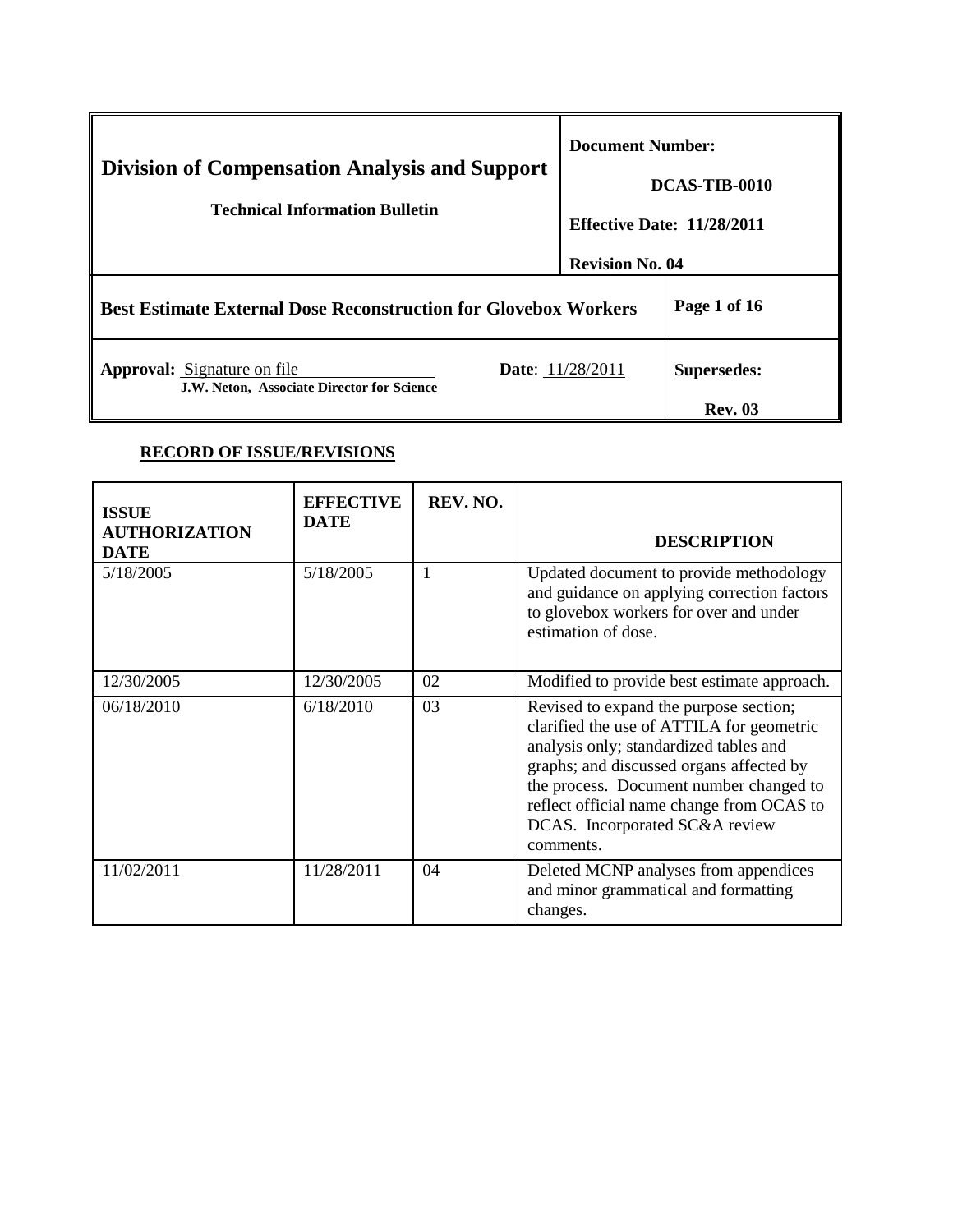| <b>Effective Date:</b> | Revision No. | Document No.  | Page 2 of $16$ |
|------------------------|--------------|---------------|----------------|
| 11/28/2011             |              | DCAS-TIB-0010 |                |

#### **1.0 Purpose**

The purpose of this technical information bulletin (TIB) is to provide guidance on dose reconstructions for glovebox workers. This TIB discusses the special exposure characteristics that may be encountered by energy employees who work with gloveboxes and provides special dose correction factors or modifiers that should be applied to affected energy employees' dose. It should be noted that throughout this technical information bulletin, the term glovebox is used, however, in the early years of the Atomic Energy Commission (AEC) facilities; these types of units were commonly called dry boxes as their original intent was to isolate radioactive materials. Throughout this report these terms should be considered equivalent.

A general approach for computation of a torso correction factor will be considered for a single glovebox using a radiation transport modeling software called ATTILA. Geometry is the variable of concern.

#### **2.0 Special Exposure Considerations**

Geometry deserves special consideration when conducting dose reconstructions for glovebox workers. Therefore the dose reconstructions affected by this TIB are those for cancers of the stomach, liver, bladder, prostate, ovaries, testes, genitalia, or other cancers that appear in the region of those organs. The degree of underestimation is dependent on the distance between the radiological source (exposure geometry), the materials used to construct the glovebox (attenuation or shielding), and the relative duration (time) that an energy employee conducted work in the glovebox. In general, very little is known about the duration of the exposure which is typically dependent upon the specific duties of the energy employee.

## **2.1 Exposure Geometry**

Exposure geometry is a special consideration in dose reconstruction of energy employees who primarily worked in gloveboxes. An underestimation of the dose could occur if the energy employee wore his/her dosimeter on the lapel and not the center area of the chest or on the waist. This underestimation could result due to the difference in relative distance between the external radiation source, the organ of interest, and the dosimeter. Only organs in the lower torso are affected, since design of the glovebox places these organs closer to the radiological source than the dosimeter. The dose to lung is considered to have been reasonably approximated by the dosimeter at least to within the dosimeter uncertainty and the dose to the face and head would have been slightly lower than the dose measured by the dosimeter worn on the lapel.

#### **2.2 Glovebox design**

Low energy photons have a relatively low penetrating power and are easily attenuated. As a result, the design of the glovebox is an important consideration in accurately estimating the low energy photon dose. A review of the literature indicates that the design of gloveboxes varied widely.<sup>1, 2</sup> In some instances almost fully metal gloveboxes were used with only a small area for viewing (Figure 1), other gloveboxes had relatively large viewing areas (Figure 2-4), and others had a combination of multiple viewing areas with, in some designs, an opening that coincides with the center of the lower torso (Figure 5).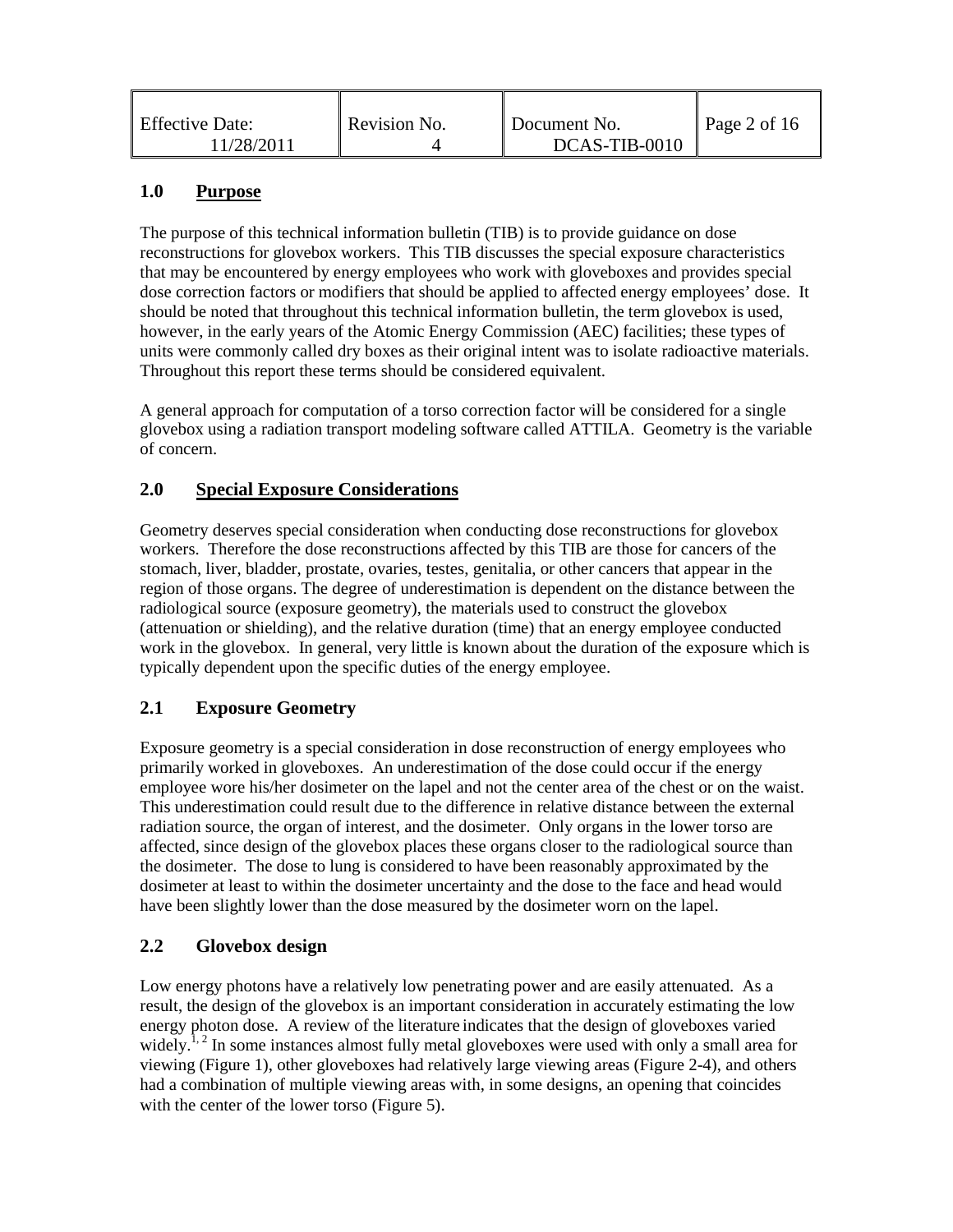| <b>Effective Date:</b><br>11/28/2011 | Revision No. | Document No.<br>DCAS-TIB-0010 | Page $3$ of 16 |
|--------------------------------------|--------------|-------------------------------|----------------|
|--------------------------------------|--------------|-------------------------------|----------------|



Figure 1 Plutonium gloveboxes at LANL (1)



Figure 2 Plutonium gloveboxes at Chalk  $\mbox{River}^{\,(1)}$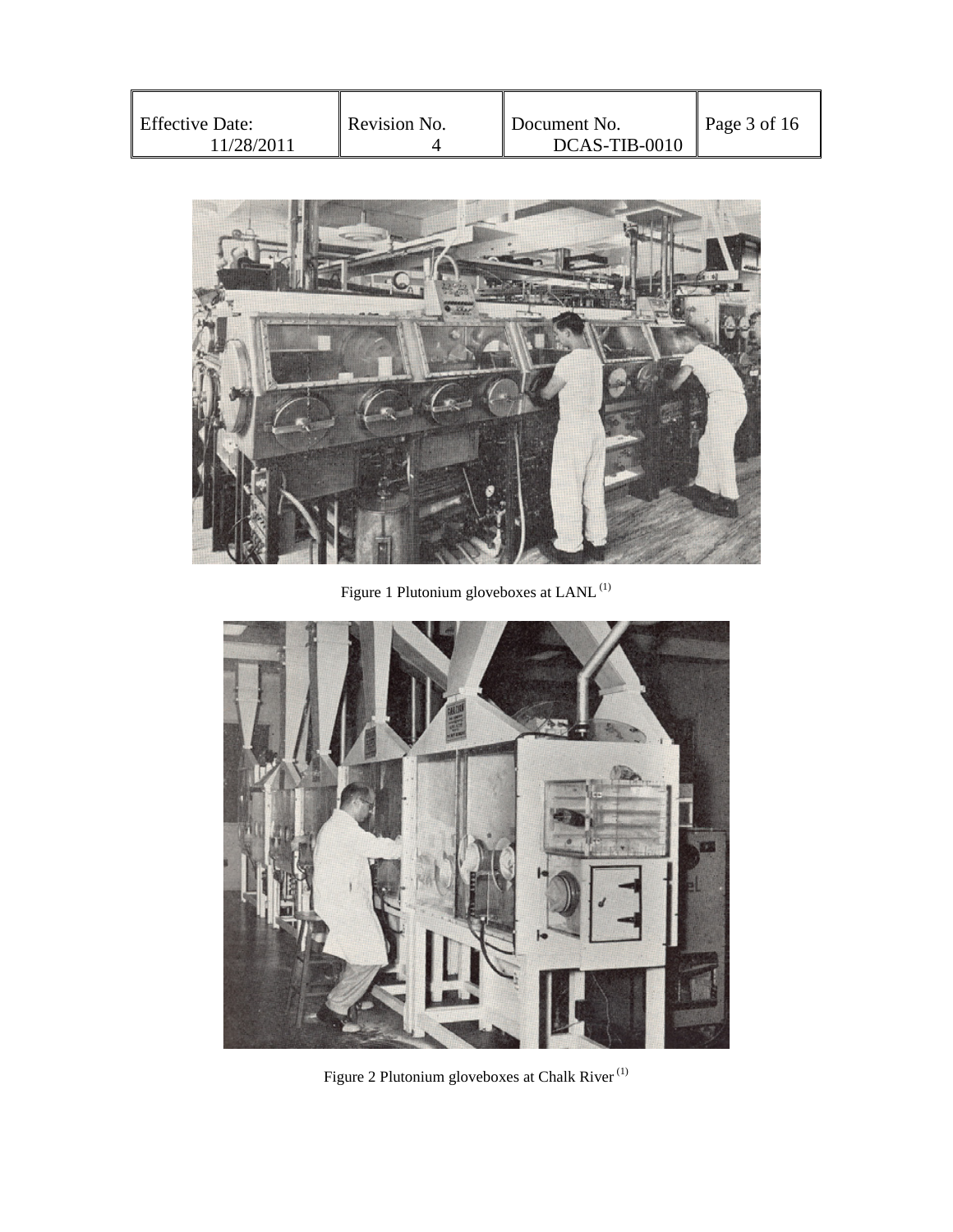| <b>Effective Date:</b><br>11/28/2011 | Revision No. | Document No.<br>DCAS-TIB-0010 | Page 4 of 16 |
|--------------------------------------|--------------|-------------------------------|--------------|
|--------------------------------------|--------------|-------------------------------|--------------|



Figure 3 Plutonium gloveboxes at  $\operatorname{Handord}^{(2)}$ 



Figure 4 Plutonium gloveboxes at LANL's CMR facility (1)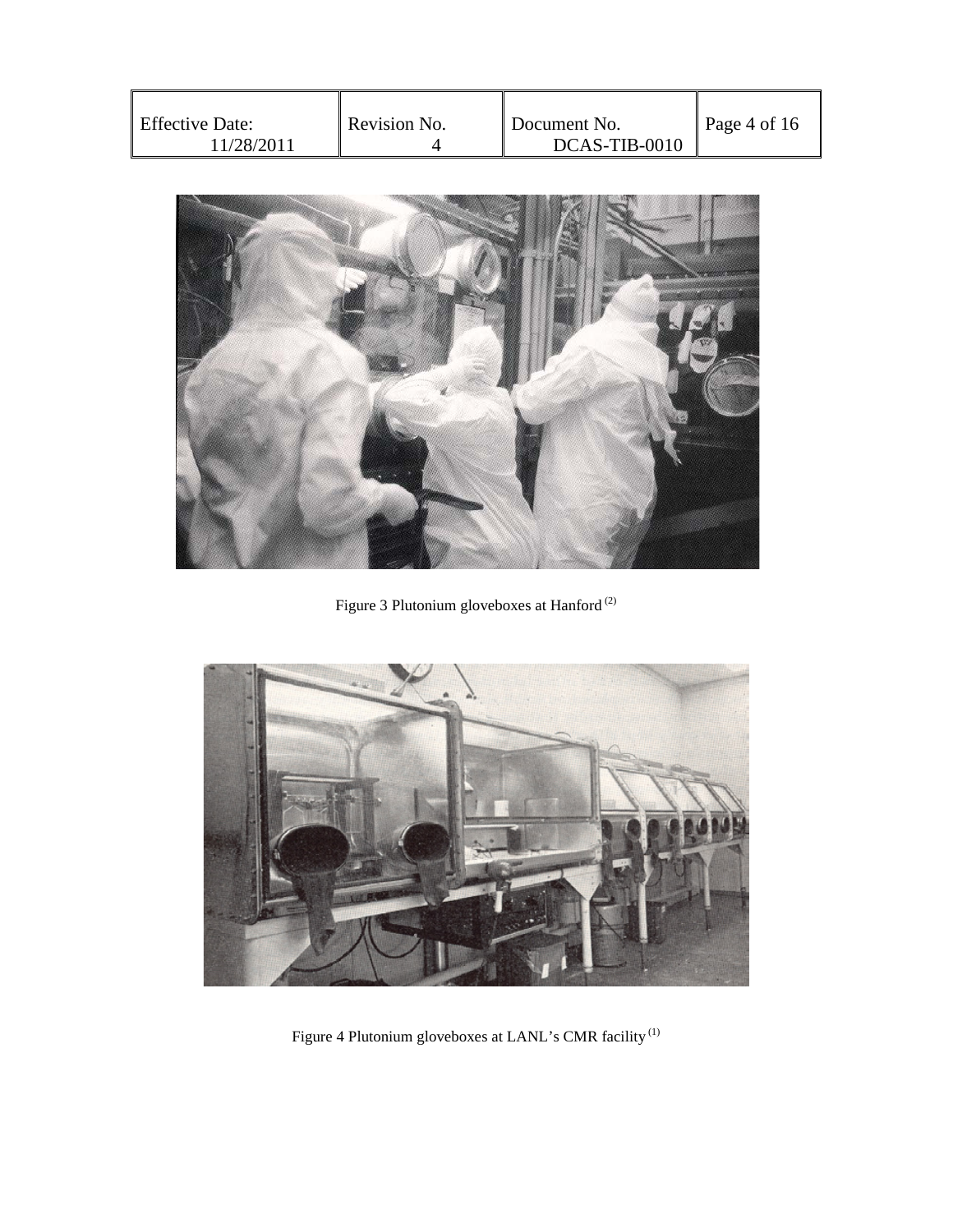| <b>Effective Date:</b><br>11/28/2011 | Revision No. | Document No.<br>DCAS-TIB-0010 | Page 5 of 16 |
|--------------------------------------|--------------|-------------------------------|--------------|
|--------------------------------------|--------------|-------------------------------|--------------|



Figure 5 Other plutonium gloveboxes at Hanford. Note the viewing area in direct line with the lower torso in the center between the gloves. $^{(2)}$ 

Since the actual glovebox design is not known for each dose reconstruction scenario, a claimant favorable approach is used by assuming the glovebox had a large viewing face and the worker's lower torso was exposed more by elevation of the simulated worker as shown in the ATTILA figures. This is considered a reasonable but necessary claimant favorable assumption, since identifying the actual glovebox design at each facility (DOE site, building, room, etc.) would be prohibitively time consuming. In addition, during the course of an energy employee's employment, it is likely that they conducted work in many different types of gloveboxes, thus a time dependent work location correction factor for each glovebox design would be necessary to account for such differences. The effect of this assumption is an overestimate of the dose to the lower organs rather than an underestimate.

While the face (viewing area) of a glovebox was typically constructed using a clear polymer type material such as Lucite<sup>3</sup>, the sides and bases of gloveboxes are almost always constructed of sturdy materials such as wood, aluminum, and most commonly steel. These materials generally shield an individual worker from side exposure to low energy photons. As a result the low energy photon dose is virtually 100% from the anterior- posterior exposure geometry due to the radiological materials in the specific glovebox where the energy employee conducted his/her work. On the other hand, the intermediate and high energy photon dose would be a combination of the direct work in the glovebox as well as surrounding gloveboxes and process lines.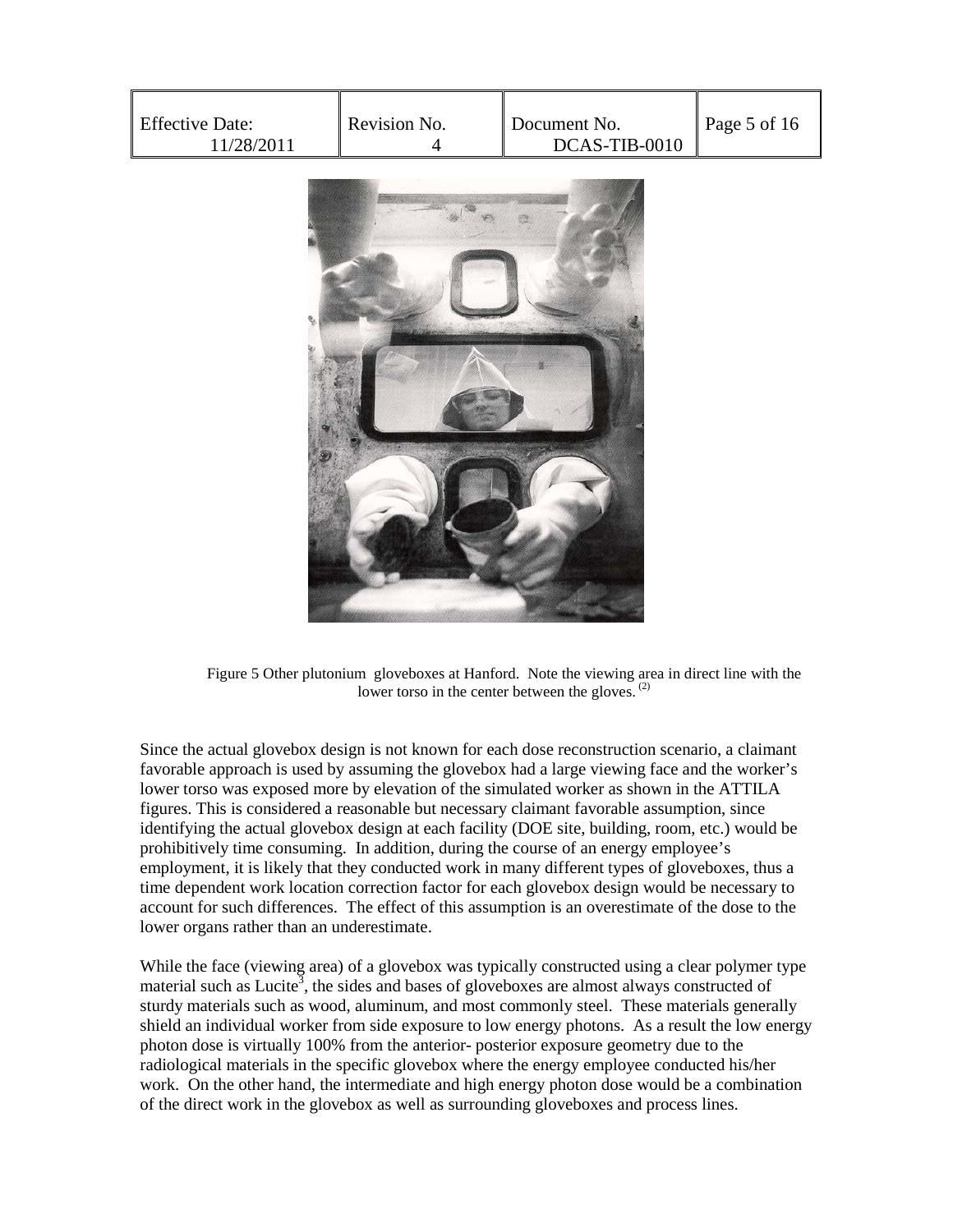| Effective Date:<br>11/28/2011 | Revision No. | Document No.<br>DCAS-TIB-0010 | Page 6 of 16 |
|-------------------------------|--------------|-------------------------------|--------------|
|-------------------------------|--------------|-------------------------------|--------------|

#### **3.0 Methodology**



Figure 6 Diagram of Human Torso<sup> $(4)$ </sup>

In the scenario used to develop a correction factor the radiation source was assumed to be directly in line with the specific organ of interest in the lower portion of the torso. To accurately estimate the underestimate of dose, the actual height of the glovebox and location of the source in relation to the energy employee's organ of interest and the distance to their lapel would be necessary (Figure 6). This analysis used 24 inches as a reasonable claimant favorable assumption to simplify the calculation. In general, the correction factors for smaller stature workers would be less than those indicated in this technical information bulletin as the 24 inches is based on a moderately tall worker. In some instances, especially in the case of small stature workers, some of the organs could be below the bottom of the glovebox, thus low energy photons are virtually completely shielded (attenuated) and intermediate energy photons more attenuated than those measured on the dosimeter (note the relative difference in worker stature in Figure 3).

As stated above, an average distance of 24 inches (61 cm) was assumed to be the distance between the lower torso and the lapel. The distance between the radiation source and the lower torso was assumed to vary from 6 inches to 18 inches. These distances were selected as the general range from which a worker could conduct most of their work in the glovebox. A source closer than 6 inches, while technically possible in some glovebox designs, is not very likely given the body location with respect to the glovebox. In some instances (Figure 2) a nearly straight down movement would be needed to position a source 6 inches from the lower torso. Eighteen inches was selected as a reasonable upper distance. While some workers with longer arms might have been able to reach the back of the glovebox, a comfortable working distance for most workers would be between 10-14 inches between the source and the lower torso with a central tendency estimated at approximately 12 inches. This is used as the source distance.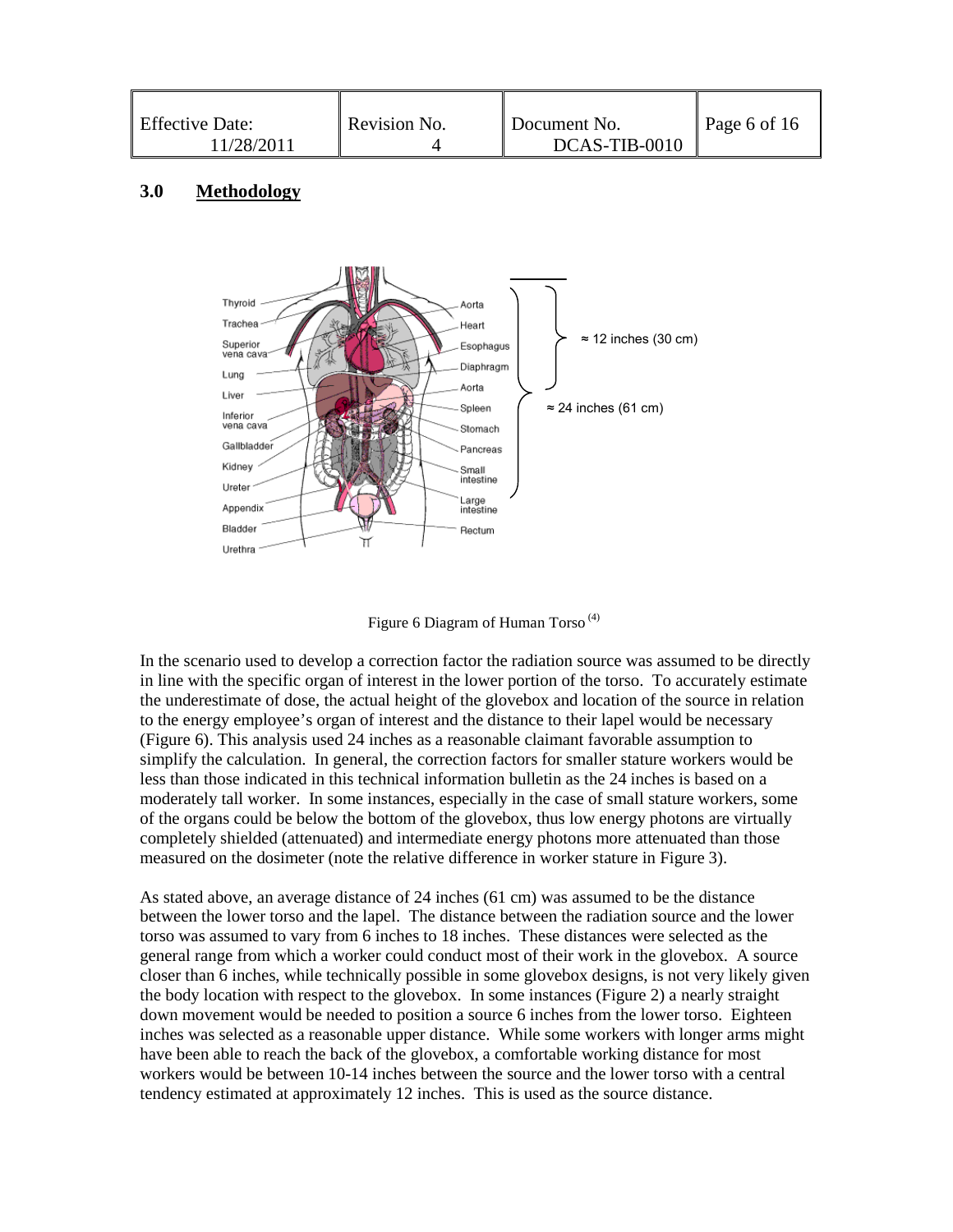| <b>Effective Date:</b><br>1/28/2011 | Revision No. | Document No.<br>DCAS-TIB-0010 | $\vert$ Page 7 of 16 |
|-------------------------------------|--------------|-------------------------------|----------------------|
|                                     |              |                               |                      |

At source distances greater than 48 inches, the relative difference between the dose to the lower torso and the lapel is less than 25% which is typically within the uncertainty of the dosimeter measurement. Thus the intermediate and high energy photon dose to the lower torso is approximately equal to the dose measured by the dosimeter on the lapel.

A model to determine the best-estimate correction factor for lower torso exposure to a glovebox worker was developed using modeling software called ATTILA. It is a multi-group deterministic radiation transport environment that can directly use Computer Aided Design (CAD) data and model complex geometry efficiently and accurately to solve large 3-D problems. ATTILA can solve neutron and photon transport equations and accounts for the same transport effects as Monte Carlo modeling (as used by e.g. MCNP), but is faster. Both ATTILA and MCNP are widely accepted radiation transport codes. ATTILA was developed by the Transport Methods Group at LANL and made commercially available by Radion Technologies (now Transpire, Inc.). The code is maintained under an ISO 9001:2000 certification (http://www.transpireinc.com). It is a deterministic code that solves the Boltzmann transport equation analytically. MCNP uses a Monte Carlo approach which tracks large numbers of individual particles. Both approaches are valid. With ATTILA, a mesh is generated consisting of discrete points in space in the entire domain of the model. The transport equation is then solved for flux as a function of angle, energy and particle type, at every mesh point. Interpolation between mesh points is also performed.

The ATTILA model's geometry and flux contours can be seen in Figure 7. The makeup of the glovebox is a stainless steel top, bottom and sides with a Lucite front face. This was deemed a more conservative, i.e. claimant favorable, design compared to boxes with partial stainless steel front faces. The human figure also provides for more of the lower torso to be exposed above the table top, again to be conservative.



Figure 7 ATTILA model geometry and flux contours.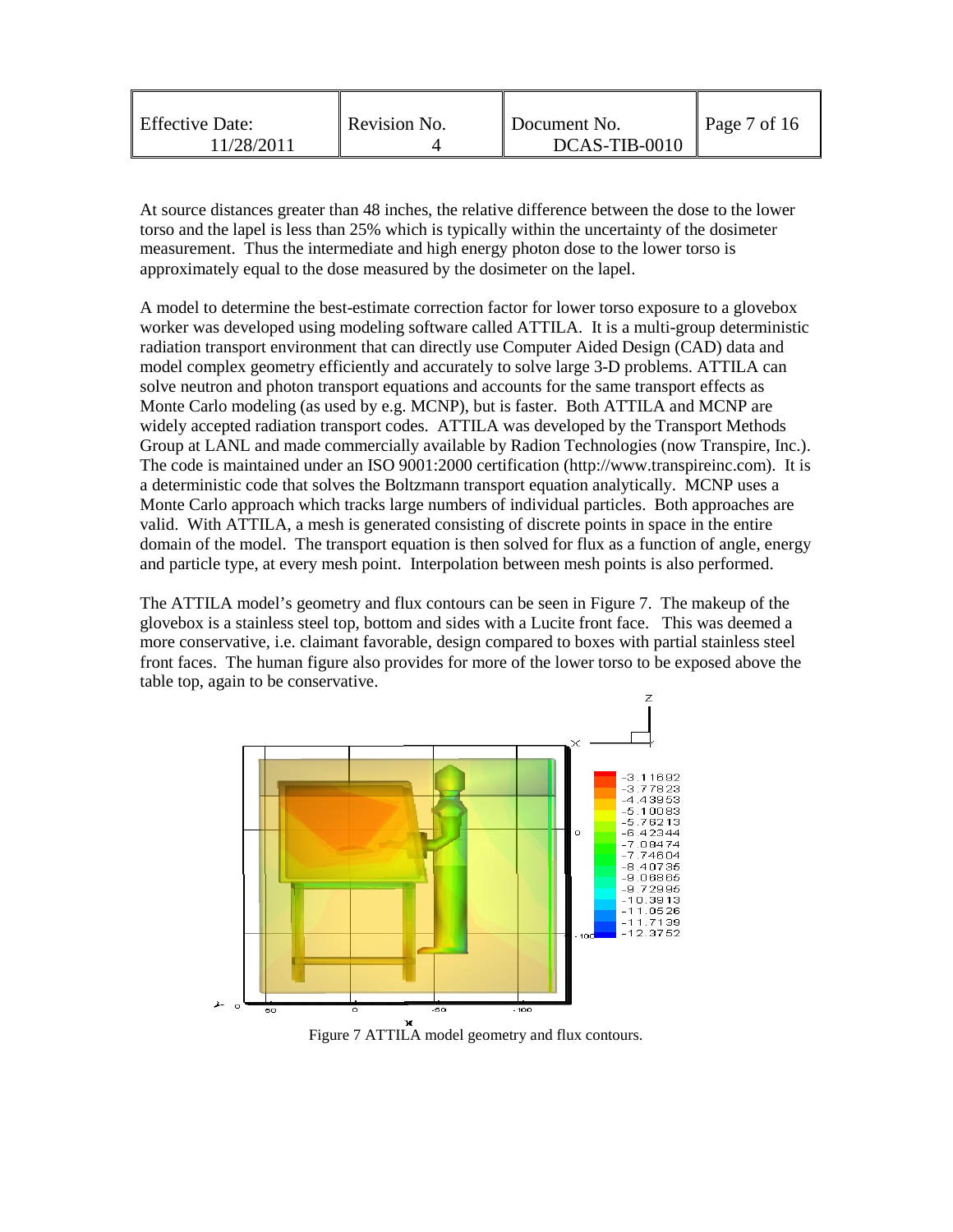| <b>Effective Date:</b><br>1/28/2011 | Revision No. | Document No.<br>DCAS-TIB-0010 | Page 8 of 16 |
|-------------------------------------|--------------|-------------------------------|--------------|
|                                     |              |                               |              |

#### **3.1 Data analysis**

ATTILA calculates photon flux at all mesh points in the domain of the problem. In order to avoid selection bias from a single-point calculation, data was extracted at 30 points each in the regions A and B on a plane perpendicular to the x-axis corresponding to the surface of the body (Figure 8). The regions A and B correspond to upper torso and lower torso respectively. Flux distributions for each region were then determined by CRYSTAL BALL software. The flux data from regions A and B follow a lognormal distribution.



Figure 8 Data point selection regions. Various colors signify relative magnitude of flux across a selected plane on the x-axis.

Ratios between flux distributions in regions B and A formed another set of data for analysis by CRYSTAL BALL software.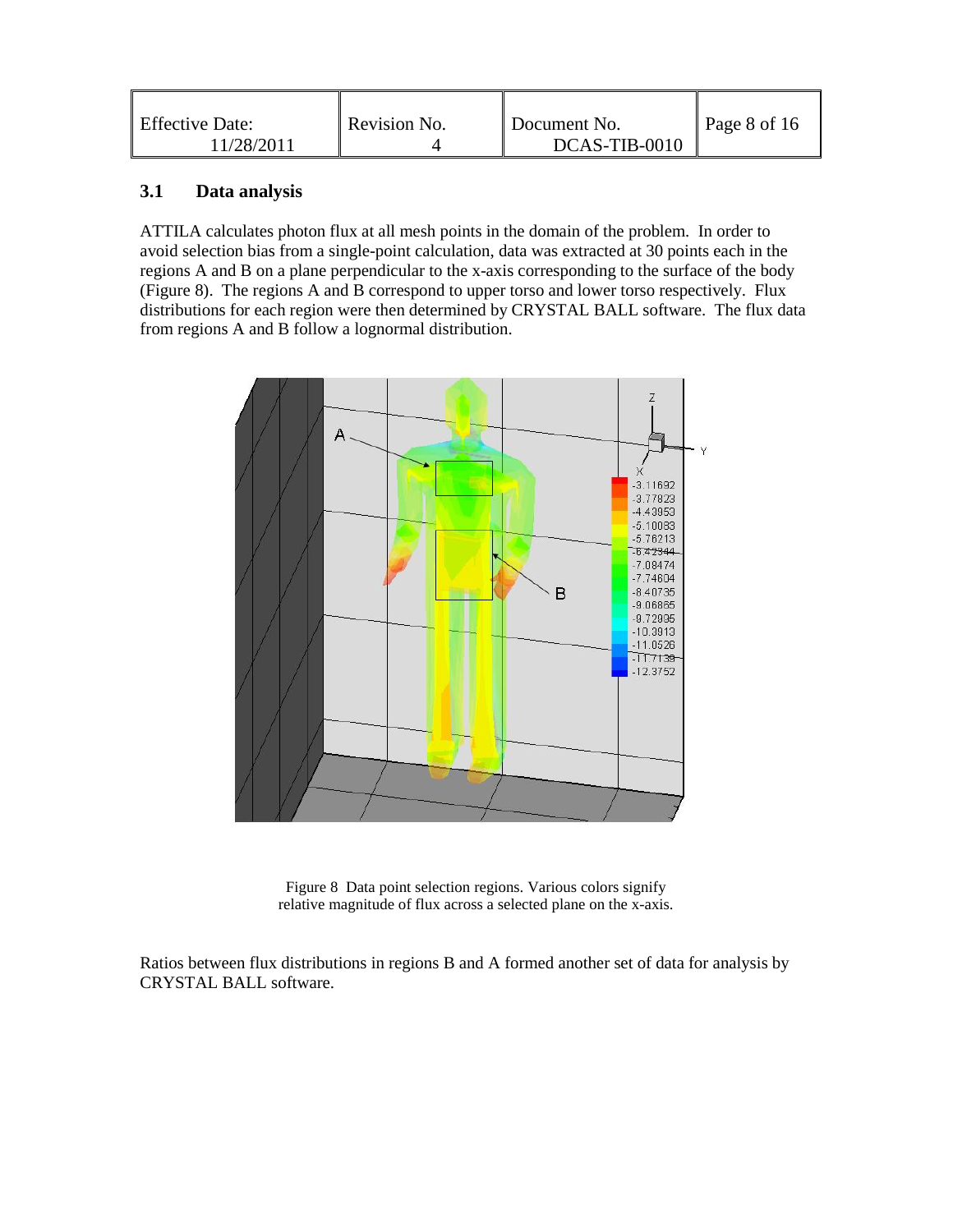| <b>Effective Date:</b><br>11/28/2011 | Revision No. | Document No.<br>DCAS-TIB-0010 | $\vert$ Page 9 of 16 |
|--------------------------------------|--------------|-------------------------------|----------------------|
|--------------------------------------|--------------|-------------------------------|----------------------|



Figure 9 Distribution of lower torso to upper torso ratios

## **3.2 Results**

An effort has been made to include the uncertainty of the dosimeter in the glovebox correction factor. There are two situations concerning such uncertainty, one where the combination of dosimeter reading and organ dose conversion factor (DCF) is a constant and the other where that value is a normal distribution with+/-30% standard deviation.

### **3.2.1 Geometric mean and standard deviation when dosimeter uncertainty constant**

The resulting distribution of ratios from ATTILA was determined to be lognormal (Figure 9) with a geometric mean of 2.19 and a geometric standard deviation of 1.34. This mean and standard deviation will be applied to the dosimeter reading for deep dose when dosimeter correction factor is considered constant, i.e. equal to 1.3.

#### **3.2.2 Geometric Mean and standard deviation when dosimeter uncertainty is a distribution**

The resultant geometric mean and standard deviation for the distribution produced (Figure 10) by CRYSTAL BALL when the lower-to-upper-torso distribution in Figure 9 is combined to a truncated normal dosimeter uncertainty distribution (only positive values are considered) is 2.3 and 1.13 respectively. This produces a glovebox correction factor that includes a dosimeter distribution uncertainty and is used when the dosimeter uncertainty of +/-30% needs to be considered.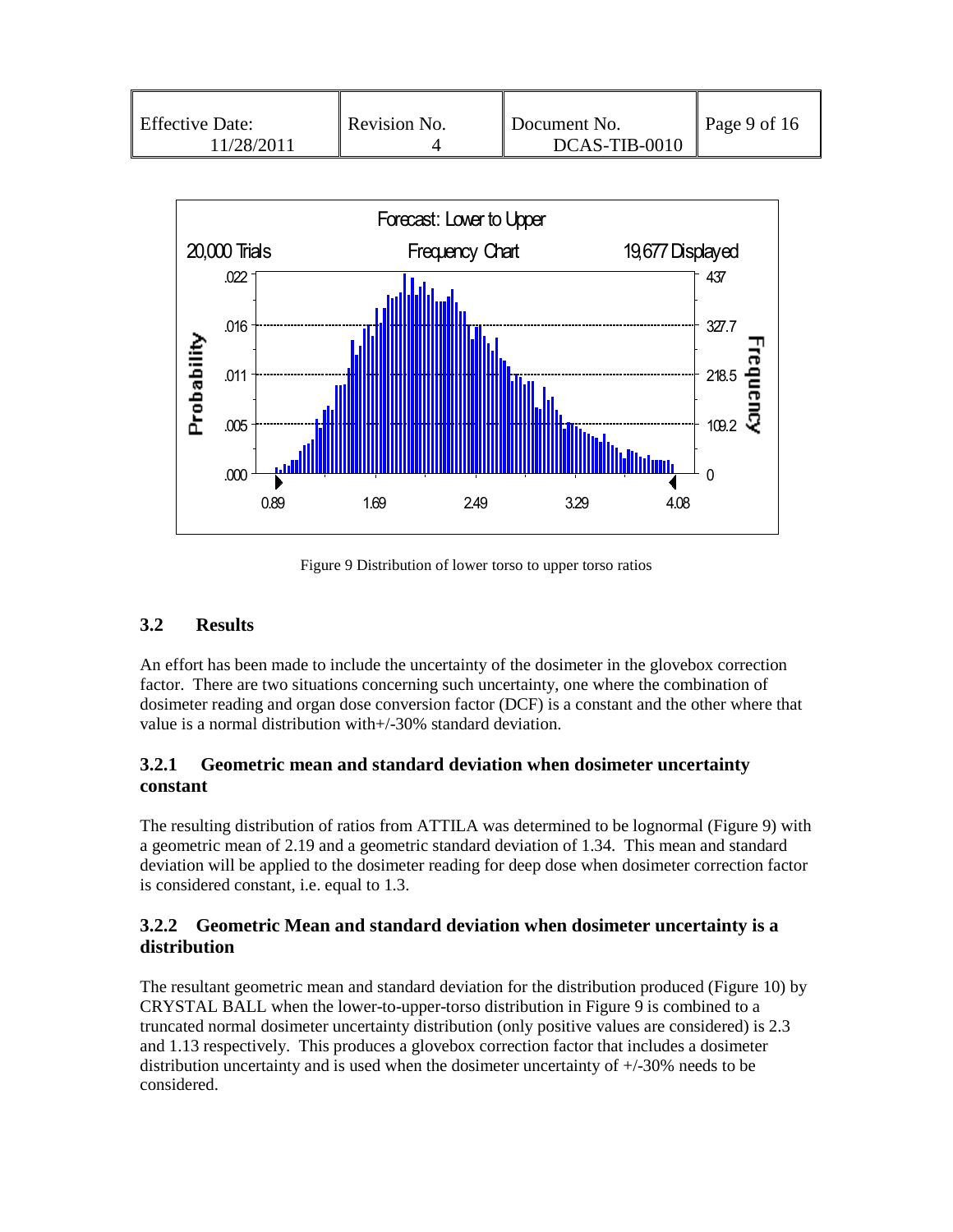| Revision No.<br><b>Effective Date:</b><br>11/28/2011 | Document No.<br>DCAS-TIB-0010 | $\vert$ Page 10 of 16 |
|------------------------------------------------------|-------------------------------|-----------------------|
|------------------------------------------------------|-------------------------------|-----------------------|



Figure 10 Combined distribution of lower-to-upper-torso ratio and dosimeter uncertainty

#### **3.3 Reasonable Claimant Favorable Assumptions**

Listed below are several claimant favorable assumptions used in the development of this methodology that could result in an overestimate of the actual dose.

- Claimant favorable glovebox design
- Direct line of sight to lower torso with Lucite as shielding
- Distance from lower torso to lapel based on tall workers

Obtaining data for precise evaluation of these parameters would require extensive time and research for each nuclear facility and in some instances the information cannot be obtained (e.g. facility has undergone D&D or other significant modification over time).

#### **4.0 Applicability to Neutron Doses**

The high energy photon correction factors described above may also be appropriate for application to measured neutron dose and potentially to some applications using neutron to photon (n-p) ratios. An evaluation of the applicability to neutron dose requires a work site specific evaluation.

When a neutron to photon ratio method is used to estimate the neutron dose, it is important to know the general locations of the photon and the neutron dosimeters. In the case of the Savannah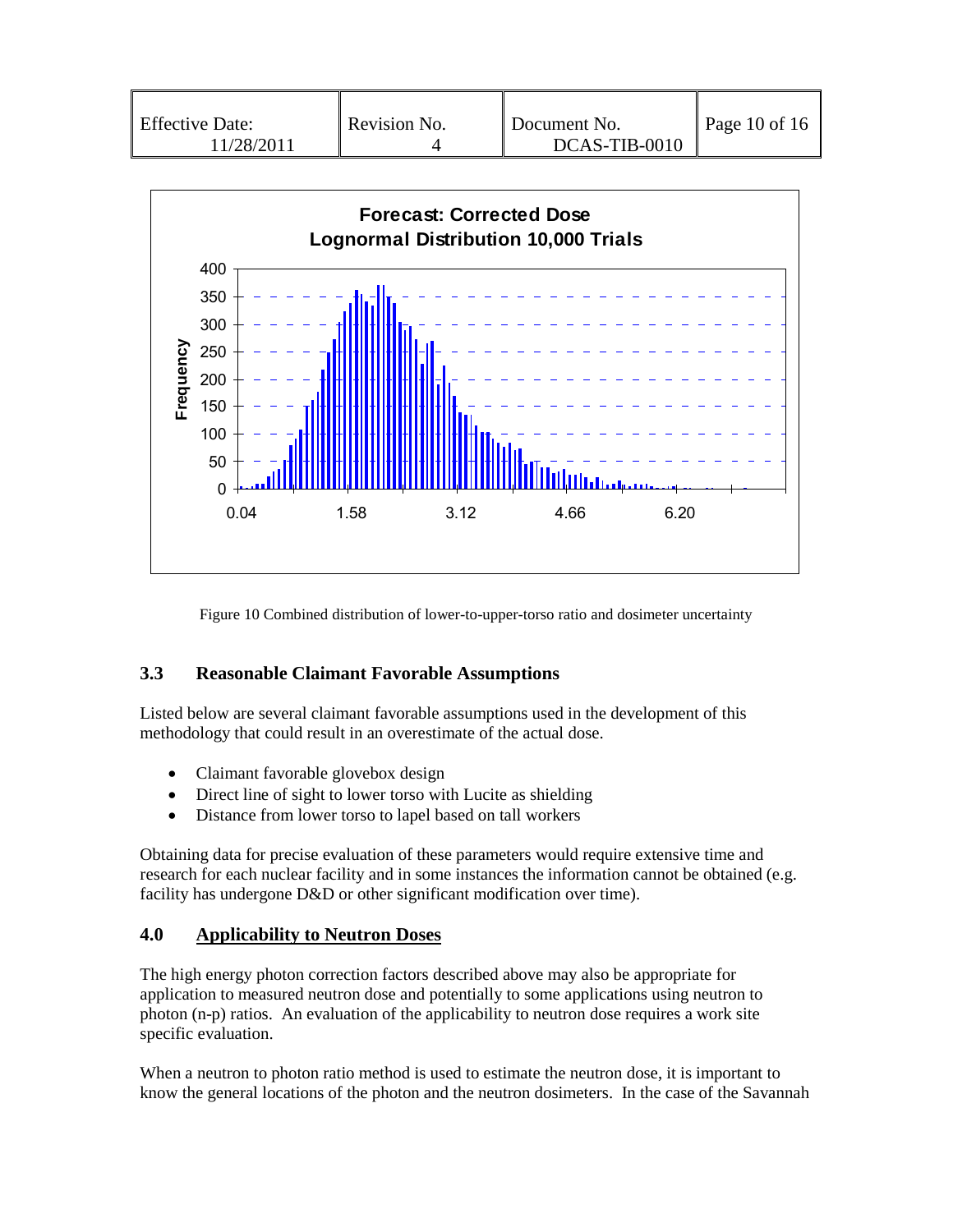| <b>Effective Date:</b> | Revision No. | Document No.  | $\vert$ Page 11 of 16 |
|------------------------|--------------|---------------|-----------------------|
| 11/28/2011             |              | DCAS-TIB-0010 |                       |

River facility, the neutron to photon (n-p) ratios were developed from joint measurement data of the thermoluminescent dosimeter (TLD) typically worn on the lapel and the neutron dosimeter (belly button dosimeter) worn around the waist. In this instance, the correction factor should not be applied since the measured neutron dose is a good representation of the dose to the lower torso. In later years, however, when the dosimeter combined photon and neutron TLD elements, a correction factor would need to be applied.

However at other facilities, if the NTA film dosimeter was worn on the lapel and a ratio was determined based on a photon dosimeter also worn on the lapel, then the correction factor should be applied. The most efficient method for doing so would be to apply the correction factor to the photon dose before applying the neutron to photon ratio.

#### **5.0 Summary**

This Technical Information Bulletin provides guidance for dose reconstruction to organs located in the lower torso. The correction factors for best-estimate of dose provided in Table 1 respectively are for photons emanating from gloveboxes and measured using a dosimeter worn on the lapel. The factors should be applied for all photon energies and doses recorded either as the shielded element of the dosimeter or as the deep dose. The choice of factor will depend on whether the 30% dosimeter uncertainty is to be folded in or not.

Table 1: Lower torso best-estimate dose and/or exposure rate correction factors for glovebox work.

| <b>Dosimeter Uncertainty</b><br><b>Constant</b> | <b>Distribution</b> | <b>Geometric Mean</b> | <b>Geometric Standard</b><br><b>Deviation</b> |
|-------------------------------------------------|---------------------|-----------------------|-----------------------------------------------|
| Yes                                             | Lognormal           | 2.19                  | 1.34                                          |
| N <sub>0</sub>                                  | Lognormal           | 2.3                   | 1.13                                          |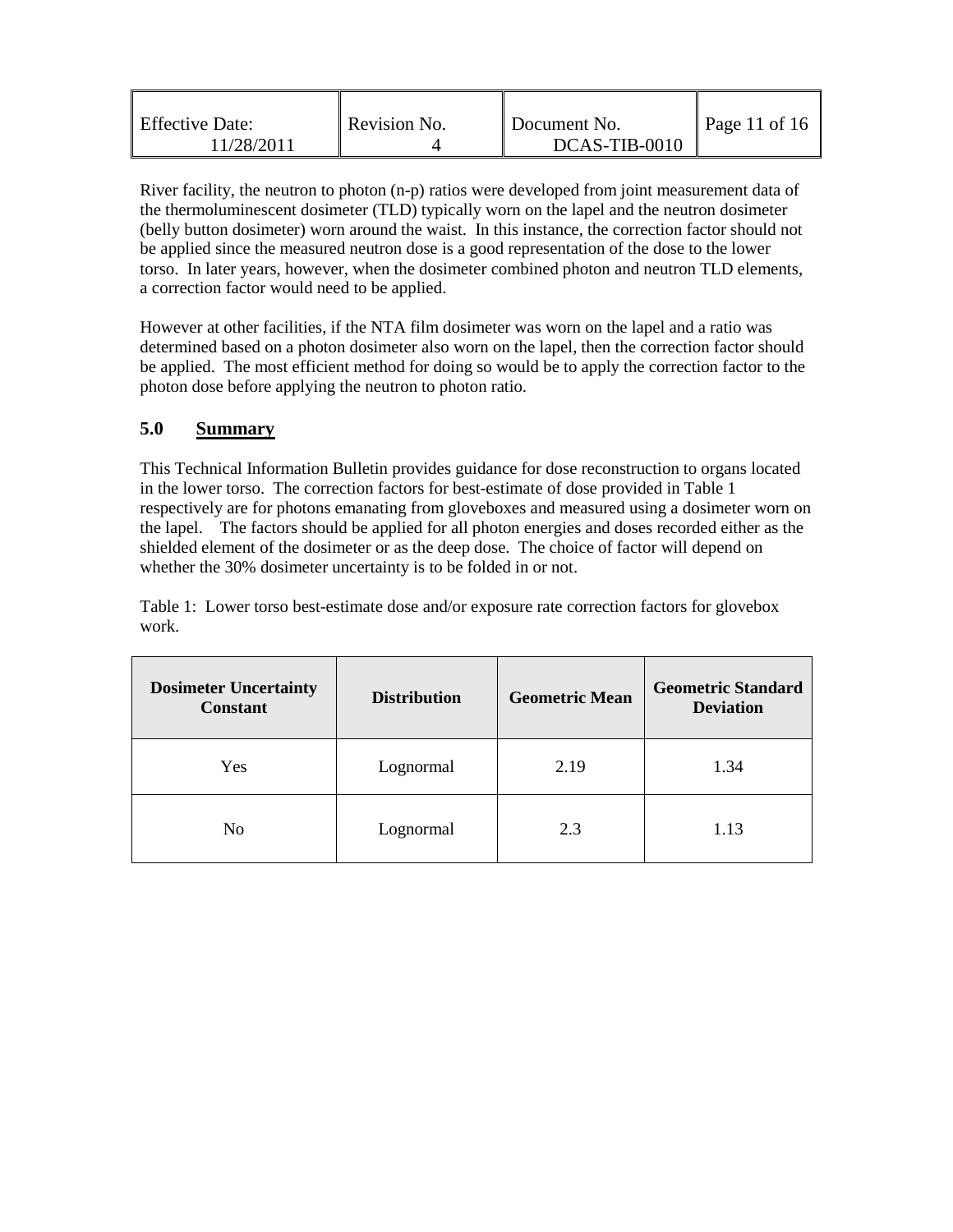| <b>Effective Date:</b> | Revision No. | Document No.  | Page 12 of 16 |
|------------------------|--------------|---------------|---------------|
| 11/28/2011             |              | DCAS-TIB-0010 |               |

#### **6.0 References**

- 1. A. S. Coffinberry and W. N. Miner, The Metal Plutonium, The University of Chicago Press, Chicago, Illinois, 1961.
- 2. Office of Environmental Management, (1997) U.S. Department of Energy. Linking Legacies: Connecting the Cold War Nuclear Weapons Production Processes to Their Environmental Consequences, DOE/EM-0319, U.S. Department of Energy, Washington D.C.
- 3. Watson, E. C. (1959) A Film Technique for Measuring the Exposure Dose from Plutonium, *Health Physics*, Vol. 2 pp. 207.
- 4. Merck (2004), The Merck Manual Second Home edition, illustration obtained at the following website. http://www.merck.com/mrkshared/mmanual\_home2/fg/fg001\_1.jsp
- 5 Grove Engineering (2002), Microshield Program version 5 User Manual, Rockville Maryland.
- 6. Decisioneering Inc. (2000), Crystal Ball 2000 User Manual, Denver Colorado.
- 7. 42 C.F.R pt 82, *Methods for Radiation Dose Reconstruction Under the Energy Employee Occupational Illness Compensation Program Act of 2000*; Final Rule, Federal Register/Vol.67, No. 85/Thursday, May 2, 2002, p 22314.
- 8. NIOSH, (2002) External Dose Reconstruction Implementation Guideline, Rev 1, OCAS-IG-001, National Institute for Occupational Safety and Health, Office of Compensation Analysis and Support, Cincinnati, Ohio.
- 9. McGhee and Wareing. (2004) Attila<sup>TM</sup> Version 4: User's Manual, Radion Technologies Los Alamos, NM.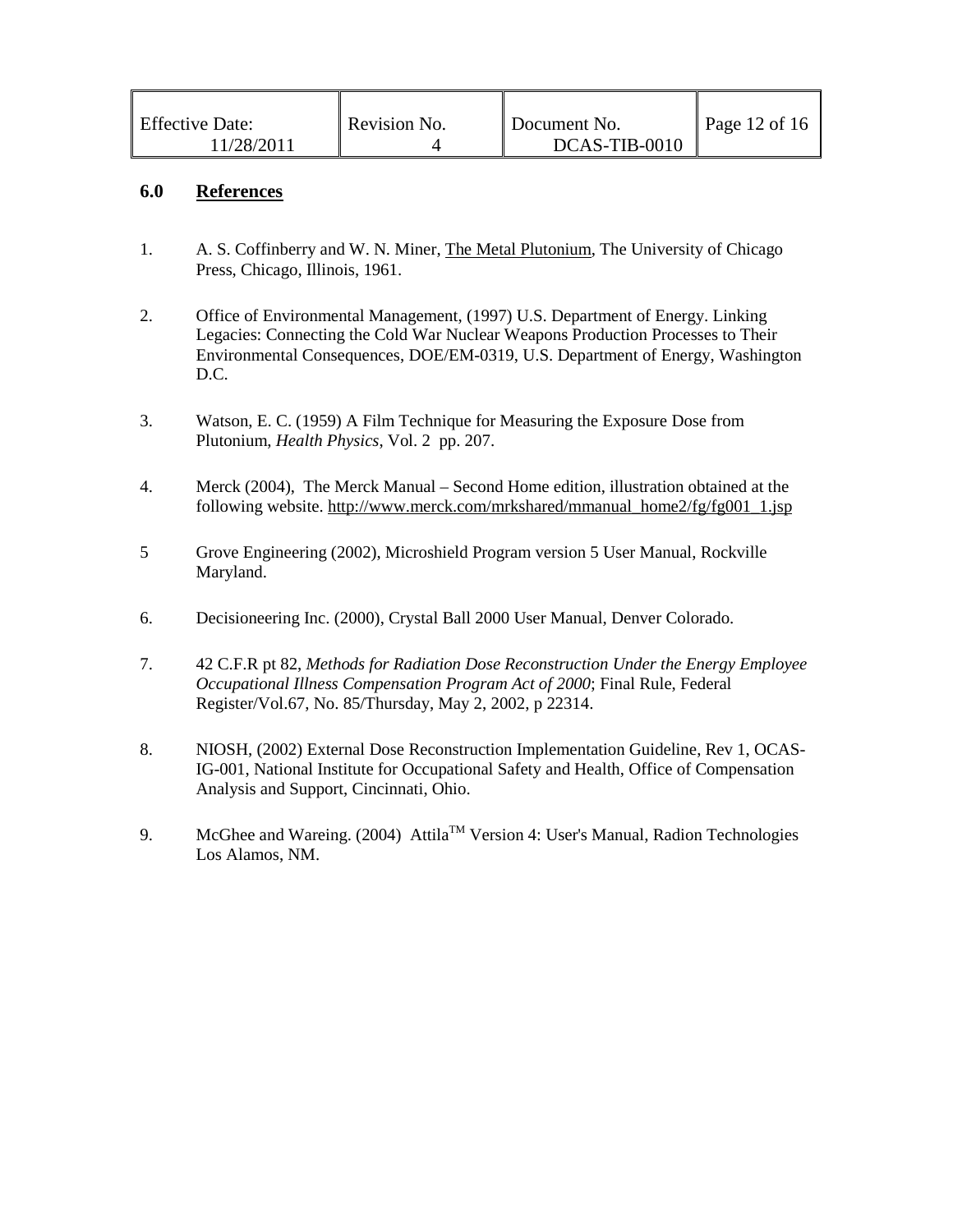| <b>Effective Date:</b> | Revision No. | Document No.  | Page 13 of $16$ |
|------------------------|--------------|---------------|-----------------|
| 11/28/2011             |              | DCAS-TIB-0010 |                 |

# **Appendix A**

# **ATTILA Model Data**



Figure A1 Dimensions (all lengths are in centimeters)



Figure A2 Dimensions (all lengths are in centimeters)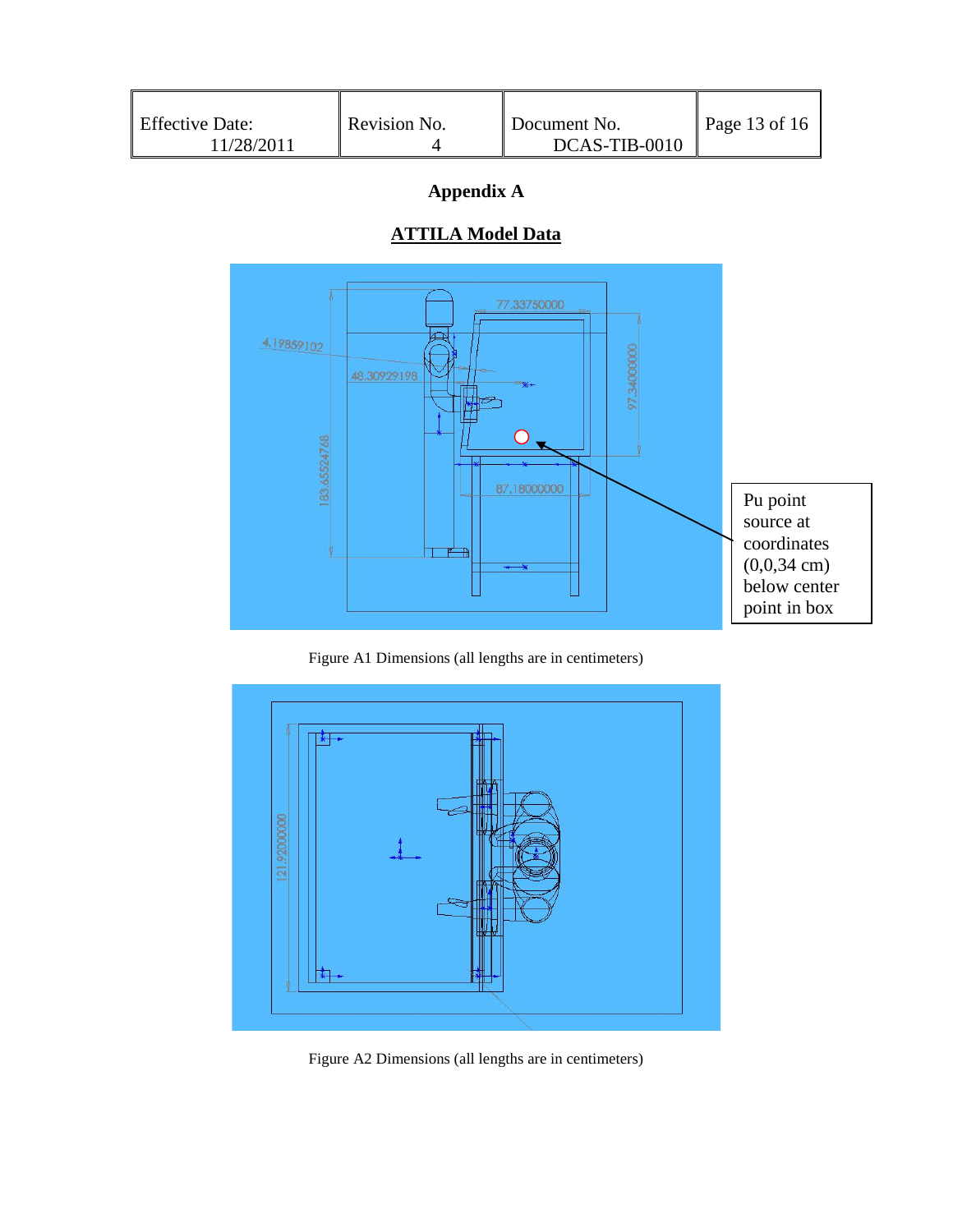|  | <b>Effective Date:</b><br>11/28/2011 | Revision No. | Document No.<br>DCAS-TIB-0010 | Page 14 of 16 |
|--|--------------------------------------|--------------|-------------------------------|---------------|
|--|--------------------------------------|--------------|-------------------------------|---------------|

Thirty flux points, at surface of body, randomly chosen from box A and B in Figure A3 below.



Figure A3 Analysis Points

Table A1 Photon source 1g Pu and 1ppb <sup>236</sup>Pu, decayed

| Group          | <b>Upper Energy (MeV)</b> | No $^{236}$ Pu (gamma/s) | $234$ Pu (gamma/s) | Total (gamma/s) |
|----------------|---------------------------|--------------------------|--------------------|-----------------|
| 1              | 5.00E-03                  | 1.76E+06                 | $3.82E + 01$       | 1.762E+06       |
| $\overline{2}$ | 1.00E-02                  | 2.77E+06                 | 1.12E+02           | 2.770E+06       |
| 3              | 1.50E-02                  | 2.40E+08                 | 4.34E+02           | 2.396E+08       |
| 4              | 2.00E-02                  | $9.26E + 03$             | 3.78E+01           | 9.301E+03       |
| 5              | 2.50E-02                  | 5.49E+02                 | 2.49E+01           | 5.742E+02       |
| 6              | 3.00E-02                  | 5.94E+06                 | $2.18E + 01$       | 5.943E+06       |
| 7              | 3.50E-02                  | $3.63E + 05$             | 1.77E+01           | 3.625E+05       |
| 8              | 4.00E-02                  | 1.30E+05                 | 1.45E+01           | 1.299E+05       |
| 9              | 4.50E-02                  | $3.10E + 05$             | $1.23E + 01$       | 3.098E+05       |
| 10             | 5.00E-02                  | 2.27E+05                 | 1.43E+01           | 2.272E+05       |
| 11             | 5.90E-02                  | 5.00E+05                 | 7.07E+00           | 5.003E+05       |
| 12             | 6.00E-02                  | 9.28E+07                 | 7.07E+00           | 9.282E+07       |
| 13             | 7.00E-02                  | 5.48E+04                 | $1.23E + 01$       | 5.477E+04       |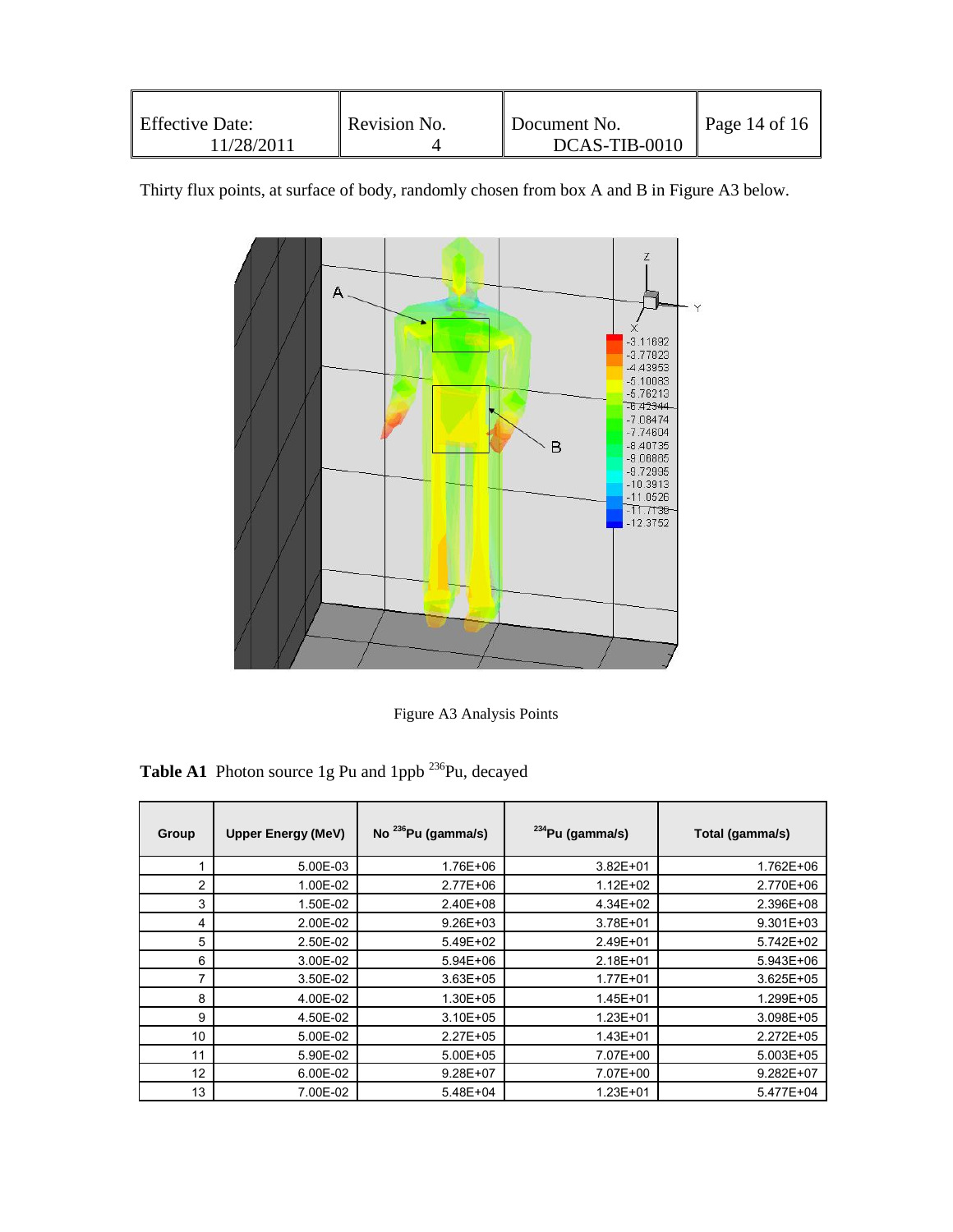| <b>Effective Date:</b> | Revision No. | Document No.  | Page 15 of 16 |
|------------------------|--------------|---------------|---------------|
| 11/28/2011             |              | DCAS-TIB-0010 |               |

| Group | <b>Upper Energy (MeV)</b> | No <sup>236</sup> Pu (gamma/s) | <sup>234</sup> Pu (gamma/s) | Total (gamma/s) |
|-------|---------------------------|--------------------------------|-----------------------------|-----------------|
| 14    | 8.00E-02                  | 4.34E+04                       | 2.23E+02                    | 4.361E+04       |
| 15    | 9.00E-02                  | 4.62E+02                       | 7.84E+01                    | 5.404E+02       |
| 16    | 1.00E-01                  | 1.25E+05                       | 8.78E+00                    | 1.254E+05       |
| 17    | 1.25E-01                  | 1.99E+05                       | $1.81E + 01$                | 1.989E+05       |
| 18    | 1.50E-01                  | 1.42E+05                       | 8.36E+00                    | 1.422E+05       |
| 19    | 1.75E-01                  | 1.49E+04                       | 5.89E+00                    | 1.487E+04       |
| 20    | 2.00E-01                  | 5.83E+03                       | 8.10E+00                    | 5.841E+03       |
| 21    | 2.50E-01                  | 5.33E+04                       | $3.57E + 02$                | 5.361E+04       |
| 22    | 3.00E-01                  | 5.24E+03                       | 4.06E+01                    | 5.284E+03       |
| 23    | 3.50E-01                  | 3.76E+04                       | 1.60E+01                    | 3.763E+04       |
| 24    | 4.00E-01                  | 7.01E+04                       | 2.87E+00                    | 7.007E+04       |
| 25    | 4.50E-01                  | 3.77E+04                       | 2.24E+00                    | 3.767E+04       |
| 26    | 5.00E-01                  | 2.21E+03                       | 3.69E+00                    | 2.218E+03       |
| 27    | 6.00E-01                  | 3.00E+02                       | 2.74E+02                    | 5.741E+02       |
| 28    | 7.00E-01                  | 2.82E+03                       | 1.26E+00                    | 2.820E+03       |
| 29    | 8.00E-01                  | 1.34E+03                       | $9.77E + 01$                | 1.438E+03       |
| 30    | 9.00E-01                  | 4.37E+01                       | 3.50E+01                    | 7.864E+01       |
| 31    | 1.00E+00                  | 1.37E+01                       | 3.18E+00                    | 1.691E+01       |
| 32    | 1.25E+00                  | 3.98E+01                       | 7.71E+00                    | 4.748E+01       |
| 33    | 1.50E+00                  | 2.94E+01                       | 2.15E-01                    | 2.964E+01       |
| 34    | 1.75E+00                  | 1.68E+01                       | 2.32E+01                    | 3.997E+01       |
| 35    | 2.00E+00                  | 1.45E+01                       | 1.39E+00                    | 1.592E+01       |
| 36    | 2.60E+00                  | 1.74E+01                       | 2.25E-04                    | 1.743E+01       |
| 37    | 2.70E+00                  | 7.07E-07                       | 2.41E+02                    | 2.410E+01       |
| 38    | 3.00E+00                  | $9.85E + 00$                   | 1.23E-06                    | 9.852E+00       |
| 39    | 3.50E+00                  | 5.86E+00                       | 6.52E-07                    | 5.860E+00       |
| 40    | 4.00E+00                  | 3.37E+00                       | 3.34E-07                    | 3.367E+00       |
| 41    | 5.00E+00                  | 3.01E+00                       | 2.55E-07                    | 3.007E+00       |
| 42    | 6.00E+00                  | 1.00E+00                       | 6.80E-08                    | 1.001E+00       |
| 43    | 8.00E+00                  | 4.30E-01                       | 2.25E-08                    | 4.301E-01       |
| 44    | 1.10E+01                  | 4.89E-02                       | 1.76E-09                    | 4.891E-02       |
|       | Total                     | 3.45E+08                       | 2.21E+03                    | 3.452E+08       |

Use total gammas per second column and the associated energies for 1 gram Pu metal.